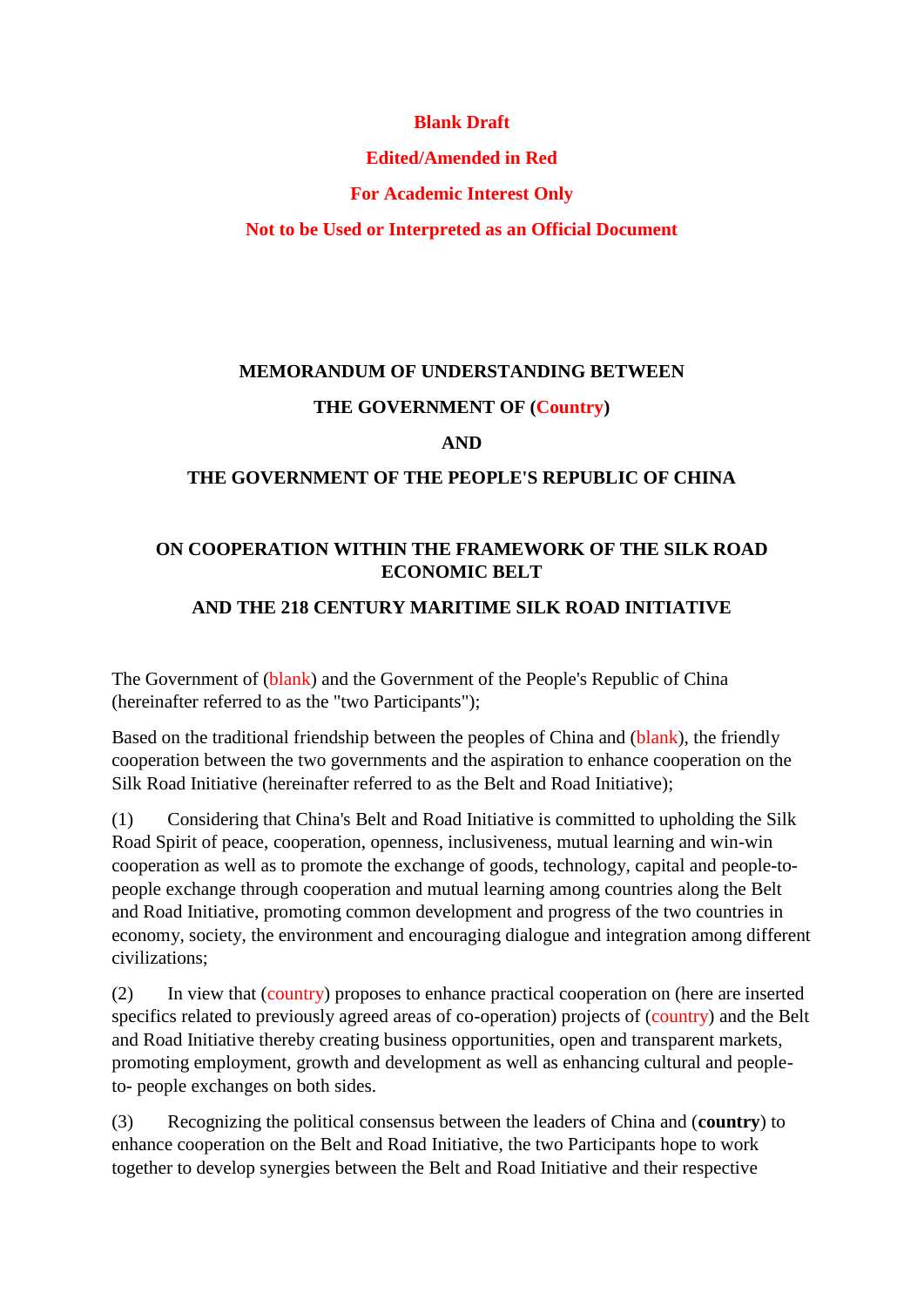national development strategies, enhance policy coordination and deepen mutually beneficial cooperation so as to realize peaceful development and common prosperity of the two Participants and promote cooperation with China and (may also include references to other trade blocs such as ASEAN, CEEC, EU, EAEU, GCC etc as appropriate)

Through friendly consultations, the two Participants have reached the following understanding:

#### **Part I Objectives and Guiding Principles of Cooperation**

(4) The two Participants will work together within the Belt and Road Initiative to realize the goal of common development, and translate their strengths in political dialogue, economic complementarities and people-to-people exchange into advantages for practical cooperation and sustainable growth. This will enable the two Participants to enhance their political relations, economic ties and people-to-people exchange. In the meantime, the two Participants expect that countries along the Belt and Road will set up cooperation, develop and strengthen connectivity in the region, jointly build international economic corridors, deepen all-round cooperation, jointly establish an open, inclusive and balanced framework of economic cooperation that benefits all, and promote peace and development of the region. The two Participants support stronger synergy between the Belt and Road Initiative and priorities identified in the (may quote investment plans drawn up by existing bodies such as ASEAN, EU etc.) region and welcome the establishment of the (appropriate Trade Bloc)- China Connectivity Platform. (Country) congratulates China for successfully hosting the Belt and Road Forum for international cooperation and promote alignment between their respective development strategies. (Country) is willing to support China to host relevant major Belt and Road Forum events and will actively participate the Belt and Road Initiative.

(5) The two Participants will promote the bilateral cooperation based on the following principles:

(i) Guided by the principles of extensive consultation, joint contribution and shared benefits, the two Participants will respect each other's' core interests and major concerns and deepen political mutual trust;

(ii) In accordance with the vision of cooperation, development and win-win progress under the Belt and Road Initiative, the two Participants will make full use of existing bilateral cooperation mechanisms, multilateral mechanisms that they have both joined, and existing effective regional cooperation platforms to form synergy, give each other support and share experience so as to complement and fully display each other's strengths.

#### **Part IIAreas of Cooperation**

The two Participants will cooperate in the following areas of shared interest: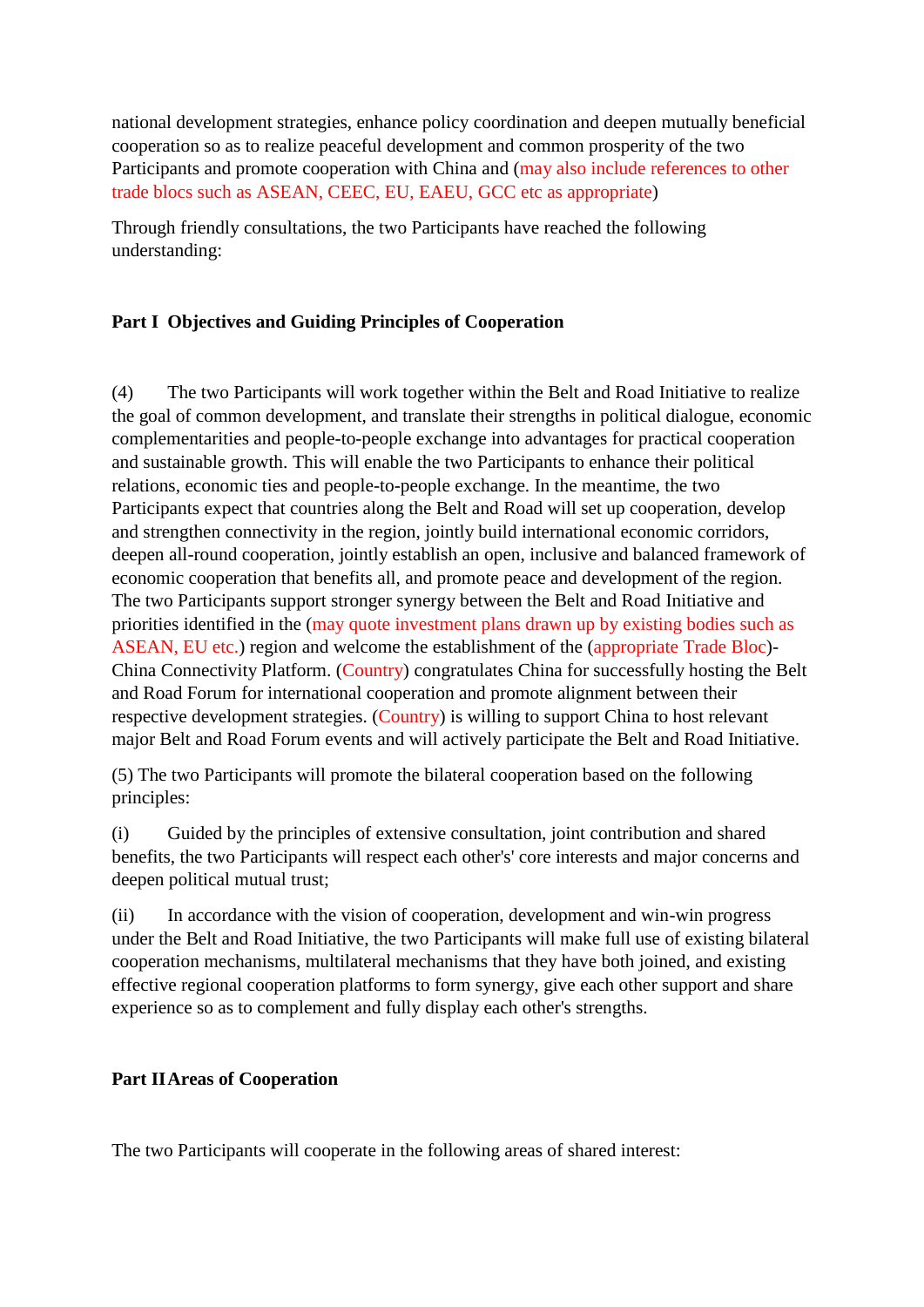(6) Transport, logistics and infrastructure. The two Participants aim to strengthen China (trade bloc) cargo transport cooperation, and support the development of multimodal distribution, digital networks and logistics platforms. They will support the cooperation in infrastructure, such as ports, port terminals, highways, railroads, logistics centers and industrial parks in ports. China encourages (country) participation in the (names either seas and oceans or specific regional highways and inland ports as pertinent to the region) Port Initiative.

(7) Trade and investment promotion. The two Participants will encourage two-way investment and mutually beneficial cooperation between their companies, improve the business climate and promote a level playing field for investment and trade. They will endeavor to expand two-way trade. They will enhance cooperation on e-commerce and foster the new growth engines in bilateral economic and trade cooperation. The two Participants will promote cooperation on customs, border entry and exit management, inspection and quarantine and quality standards, especially international standardization.

The two Participants will explore possibility to carry our investment and trade cooperation with third countries, and facilitate easier access of Chinese exports to the (trade bloc) market.

(8) Cooperation in science and technology. The two Participants will strengthen cooperation in the fields of science and technological innovation including through the promotion of "Innovation Parks"

(9) Financial Cooperation. The two Participants will encourage their financial institutions to provide financing support and services for trade and investment cooperation, and will expand cooperation between their state-owned and commercial financial institutions. They will also encourage strategic cooperation between (country) and the Asia Infrastructure and Investment Bank (AIIB).

(10) Cultural and people-to-people exchange. The two Participants will promote peopleto-people exchange, further develop the sister-city network, and encourage the discussions under existing cooperation mechanisms between their competent authorities in education, culture, arts, and other areas. They will strengthen exchange and cooperation between local governments, media, think tanks, students and the youths, and will promote the development of their tourism industries through cooperation between their governments and businesses.

(11) The two Participants stand ready to actively expand cooperation and exchange in other areas through new cooperation mechanisms.

# **Part III Modes of Cooperation**

Models of cooperation may include but are not limited to: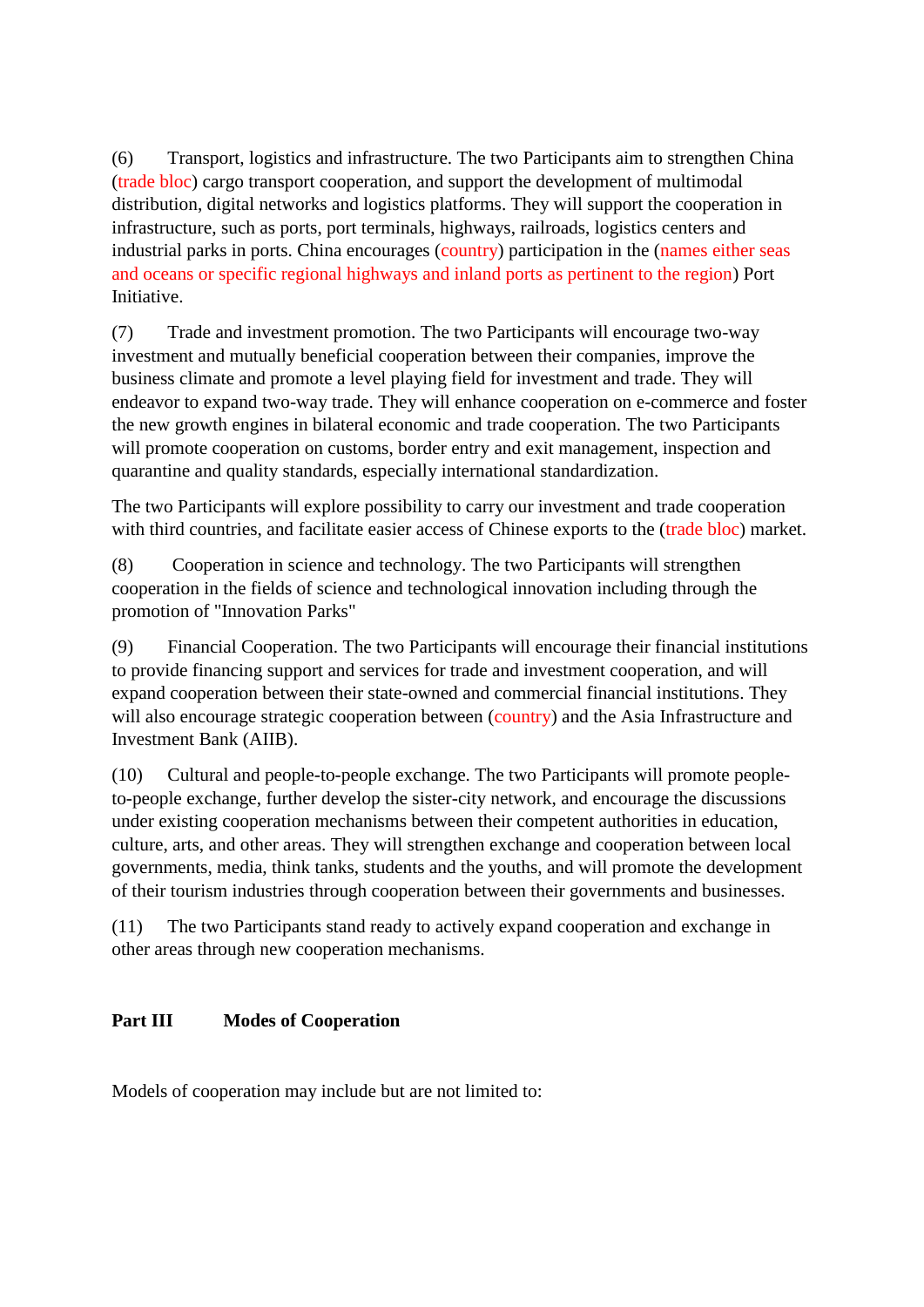(12) Through exchange of high-level visits and existing governmental and nongovernmental exchange mechanisms, the two Participants will build a multi-tiered information-sharing platform in diverse fields and with multiple channels to share information resources, increase transparency and encourage participation of people in all sectors of society.

(13) Based on the common needs for cooperation, the two Participants will carry out pilot programs, joint research, personnel exchange and training in key areas as well as information sharing and capacity building in international, market-oriented and professional approaches.

(14) The two Participants will explore mutually beneficial models of cooperation to encourage the development and implementation of major projects under the Belt and Road Initiative, and strengthen exchange and cooperation to ensure project safety.

(15) The two Participants may conclude agreements or other cooperation documents for cooperation in a specific field.

(16) The two Participants will formulate bilateral cooperation plan as appropriate.

#### **Part IV Mechanism of Cooperation**

(17) "The Parties agree that the Joint Commission on Trade and Economic Cooperation between China and (country) will be responsible for coordinating and advancing the cooperation under this Memorandum."

#### **Part V Legal Status**

(13) This MOU does not constitute legally binding obligations for the two Participants. It is only an expression of their common will to jointly advance the Belt and Road Initiative.

#### **Part VI Settlement of Differences and Amendment**

(14) The two Participants will settle differences in the interpretation and implementation of this MOU through friendly consultations.

(15) This MOU may be amended with written consent of the two Participants.

# **Part VII Coming into Effect and Termination**